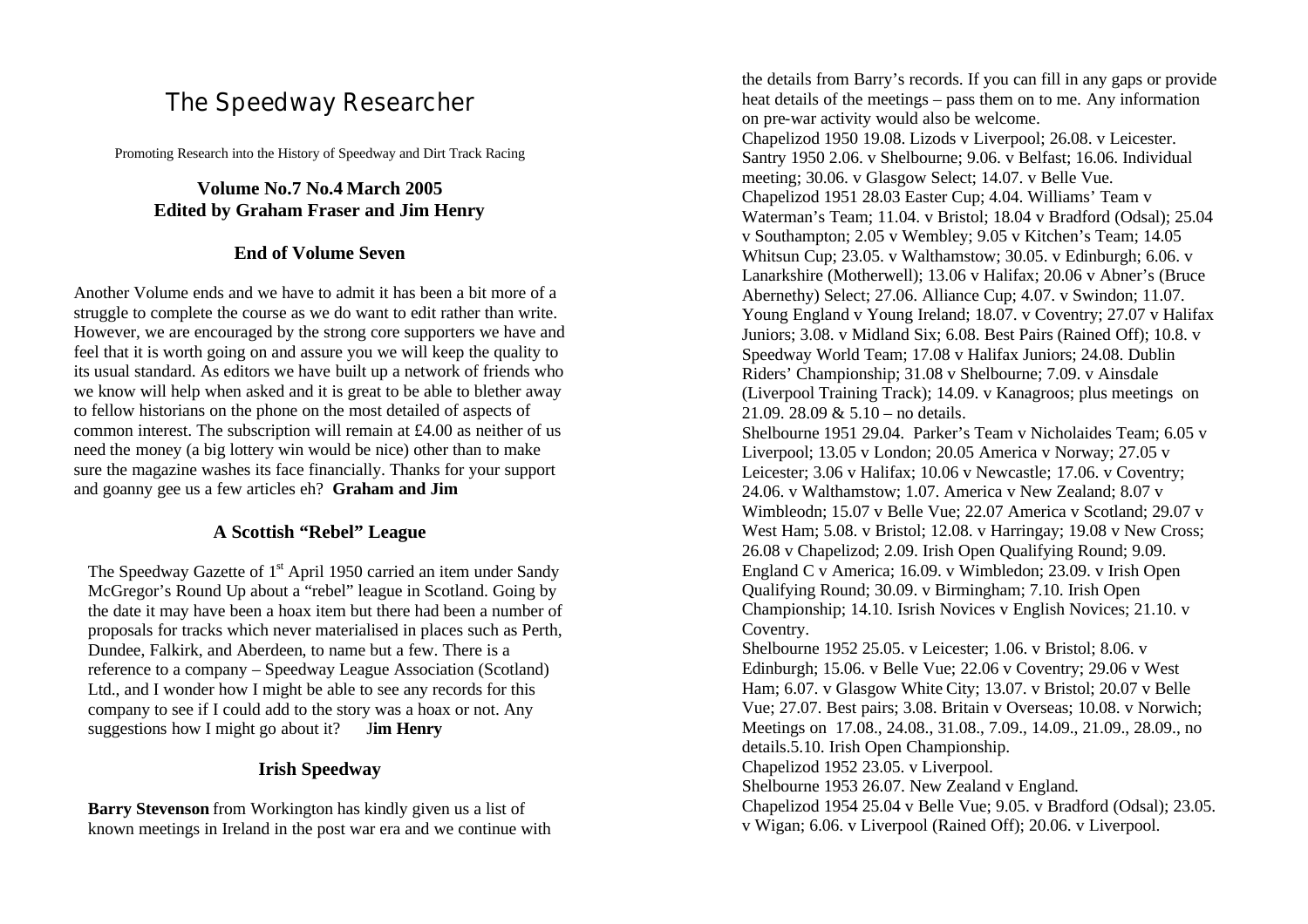Shelbourne 1954 13.06. v West Ham; 4.07. v Wembley. Shelbourne 1961 2.07. v Sheffield; 9.07. v Stoke; 16.07 v Wolverhampton; 23.07 v ? plus any others before 27.08 v Belle Vue. Dunmore (Belfast) 1968 3.06. Individual; 10.06. v All Stars; 15.06. v All Stars. Drogheda 1968 2.06 Individual; 9.06. Individual. Santry 1968 28.04. Individual. Shelbourne 1970 5.7. v Swindon Second Team; 19.07. v Rye House;

2.08. v Workington; 16.08. v Sheffield B; 30.08. v Northern Select; 13.09. v Berwick; 27.09. v Northumberland.

Shelbourne 1971 23.05. v North Eastern Select; 30.05. v Yorkshire Select; 6.06. v Young Colonials; 13.06. Irish Riders' Championship; 20.06. v Monarchs.

Lisburn 1971 28.05. Shelbourne v Yorkshire Select; 11.06. Lambeg Trophy. **Jim Henry**

## **Roll of Honour**

The name Robert Stocker is missing from the Roll. According to the Speedway Gazette of 29 July 1950 Robert from Catford in London was killed during practice run at Rye House. Can anyone provide details of the date of the accident? Another name picked up from the Speedway Gazette  $(8<sup>th</sup>$  August 1953) is Jean Bertehet, a Frenchman, who is reported to have been killed on a cinder track in Geneva, Switzerland probably sometime before the war. Can anyone add to this one too?

## **Speedway Mystery Solved!**

**Roger Beaman**, sent in the following amusing item from the Birmingham Gazette of 8 June 1946. " The Mystery of the two missing speedway riders, Bob Lovell and Roy Dell (Stan Dell or Roy Dook ?), both stars of the Birmingham team, who failed to arrive to ride in an important Northern Trophy match at Sheffield on Thursday has been solved.

They set out by car from Glasgow,(where they had been riding the previous evening) with their racing motorcycles on a trailer. On a deserted stretch of road, miles from a garage or a telephone, a wheel of the trailer fell off.

Despite all their efforts the speedway men were unable to carry out repairs, and could not reach the track. They arrived in Birmingham yesterday afternoon and will be riding today.

An official of the Birmingham speedway told the Birmingham Gazette last night: "it was a great disappointment to us, even with two reserves in we were still a man short, through injuries, and the defeat cost us 25 vital points, which in turn may cost us the Northern Championship."" Roger adds it would not happen today what with all the mobiles phones – or could it?

(This really brings it home the problems riders had in the pre motorway and Transit van era when trips of any distance took ages.) For the record it was Stan Dell and Roy Dook who were racing at Glasgow. How Bob Lovell is mentioned is not known unless he was just along for the run.

# **Coronation Cup 1953**

Blame the operator not the PC!!! The Table should have included Bristol in second bottom place as follows Raced 16 Won 7 Drew 0 Lost 9 Points For 636 Points Against 699 League Points 14. Incidentally **Keith Farman** shows Belle Vue v New Cross as 46 – 38 for Belle Vue and the New Cross record as Raced 16 Won 9 Drew 2 Lost 2 Points For 718.5 Points Against 622.5 League Points 20.

#### **Jim Henry**

# **Short Lived Tracks**

**Barry Stevenson** has kindly given us access to his records of meetings 1928 to date. We will dip into it to abstract information on short lived tracks. The first one we look at is Audenshaw, a venue in the Manchester area, in 1928. Meetings were staged on 3.3 – Audenshaw Cup; 28.4 – Scratch Races; 5.5 – Scratch Races; 12.5 (afternoon) Grade A event; 12.5. (evening) – Audenshaw Cup; 19.5. – Scratch Races; 25.5. – Scratch Races. We will cover a few more it Volume 8. If you want to check fixtures for any track give Jim a call as he should be able to help you thanks to Barry advising that he is happy for his information being used to help researchers interested in particular venues. **Editors**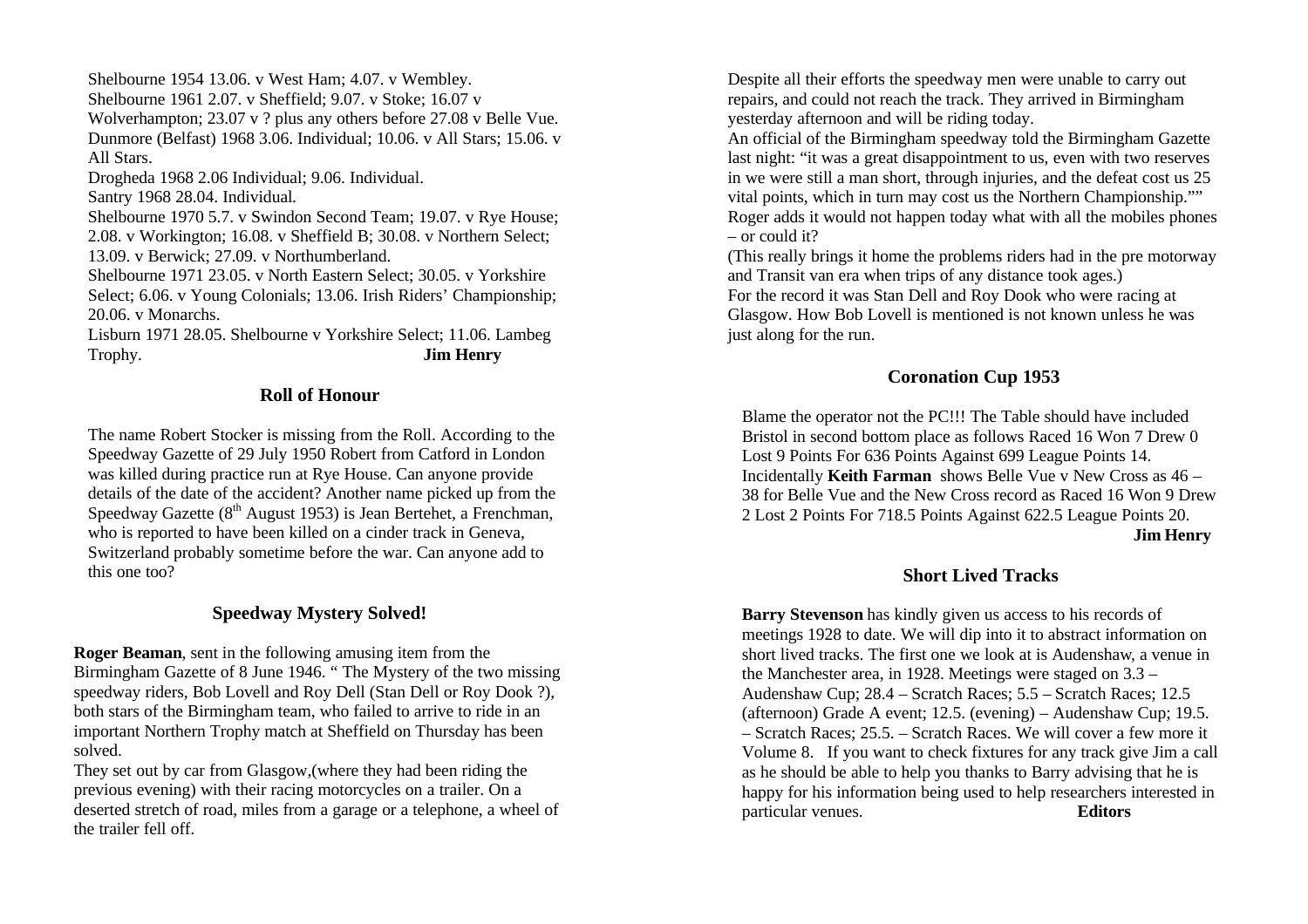## **A Bit More About Nelson**

**Vic Butcher** has added to his information about Nelson 1967 as follows. As always, immediately after you write something, a bit more information comes to light. I recently acquired a copy of the programme for the Cavalcade meeting on  $29<sup>th</sup>$  July, As previously suggested the solo events were for scramblers with six riders to a race. Despite being quoted as looking for speedway equipment, the only rider I recognise is Jack Winstanley who also appeared in the speedcars. The speedcars do in fact have more speedway connections as, among the six cars programmed, in addition to Winstanley, the names of Art Crane, Ken Vale and Brian Oliver appear. The programme also included the Cyclomaniacs Stunt team. Interestingly, although the first speedway meeting took place the following week, a licence to run speedway had not been granted when the programme notes were being compiled.

## **Unofficial Overall British Match Race Champion**

**Bill Lamb** from Balerno, a suburb of Edinburgh which is next to the delightfully named place called Currie, sends us his thoughts on the above. Regarding the article on the British Match Race Championship which demonstrates Jack Parker's dominance, it is worth noting that in 1951 Jack Parker met Jack Young when they were Match race Champions of their respective Divisions (Mr Parker – Division One and Mr Young Division Two) at Birmingham's Perry Barr track which was deemed to be a neutral venue. [It could be argued that Jack Parker had a slight home advantage as he probably had ridden regularly at Birmingham since the Brummies were elevated to the top Division which was probably much more often than Jack Young had raced there.] The outcome of the contest between the two Jacks was a 2 – 0 win for the Edinburgh Aussie and it could be argued that Jack Young therefore became the unofficial overall British Match Race Champion thus eclipsing Jack Parker's apparent invincibility. [ To his credit, Bill, an Edinburgh fan through and through, points out that very soon after Jack lost his Second Division Match Race crown to Glasgow Tigers' Tommy Miller and

that might give Tommy, the last ever holder of the Silver Helmet, the supreme title.]

# **Yarmouth Speedway**

We continue with **Keith Farman's** history of The Bloater Pond. **1952**

Once again the season got off to a bad start for the Bloaters. After wrangling loud and long Billy Bales, expected to be the start of their side, finally rode for Norwich. Billy did ride in the team's first meeting of the season, a challenge match at Ipswich, but this was to be his last appearance for the Bloaters. By the way he acquitted himself in Division One circles it was obvious he would have been a godsend to Yarmouth and rocketed them many places up the League table. But they ended fourth from bottom out of twelve teams. The season's first League matches were in Scotland and without Bales they then received the news that Bob Baker had been taken ill. He was replaced at Glasgow White City by a junior, Jimmy Steward (a Geordie on Glasgow Tiger's books.) Vic Ridgeon, who had shown a lot of promise in the previous season, crashed and broke a collar bone in this match and Tip Mills was also taken to hospital. Tip attempted to ride in the next match at Motherwell, but he only took two rides. The team for this match included two Scottish Juniors, Niven McCreadie and Jack "Red" Monteith, who replaced Baker and Ridgeon.

Baker was back for the away matches at Cradley and Stoke, both defeats, and then came the first home match against Edinburgh and a 35 – 49 defeat. The team finally won its first match, which was against Oxford at home, by 52 – 32 and they suffered just one other home defeat, against Leicester. It was the same story as last season, Yarmouth were an acceptable team at Caister Road, but were the reverse away. It was Brand and Baker scoring well and the rest of the team struggling for a few points. Terry Courtnell started to back them up and became the third heat leader.

The highlight from the fans' point of view, was the tiny (4foot 9inches) Johnny Chamberlain. Manager Wedon had suggested that "he would be the new Billy Bales." Johnny was even smaller than Billy and he certainly seemed very frail. It was obvious that he had the nerve to be a racer, but the points, at first did not come. He took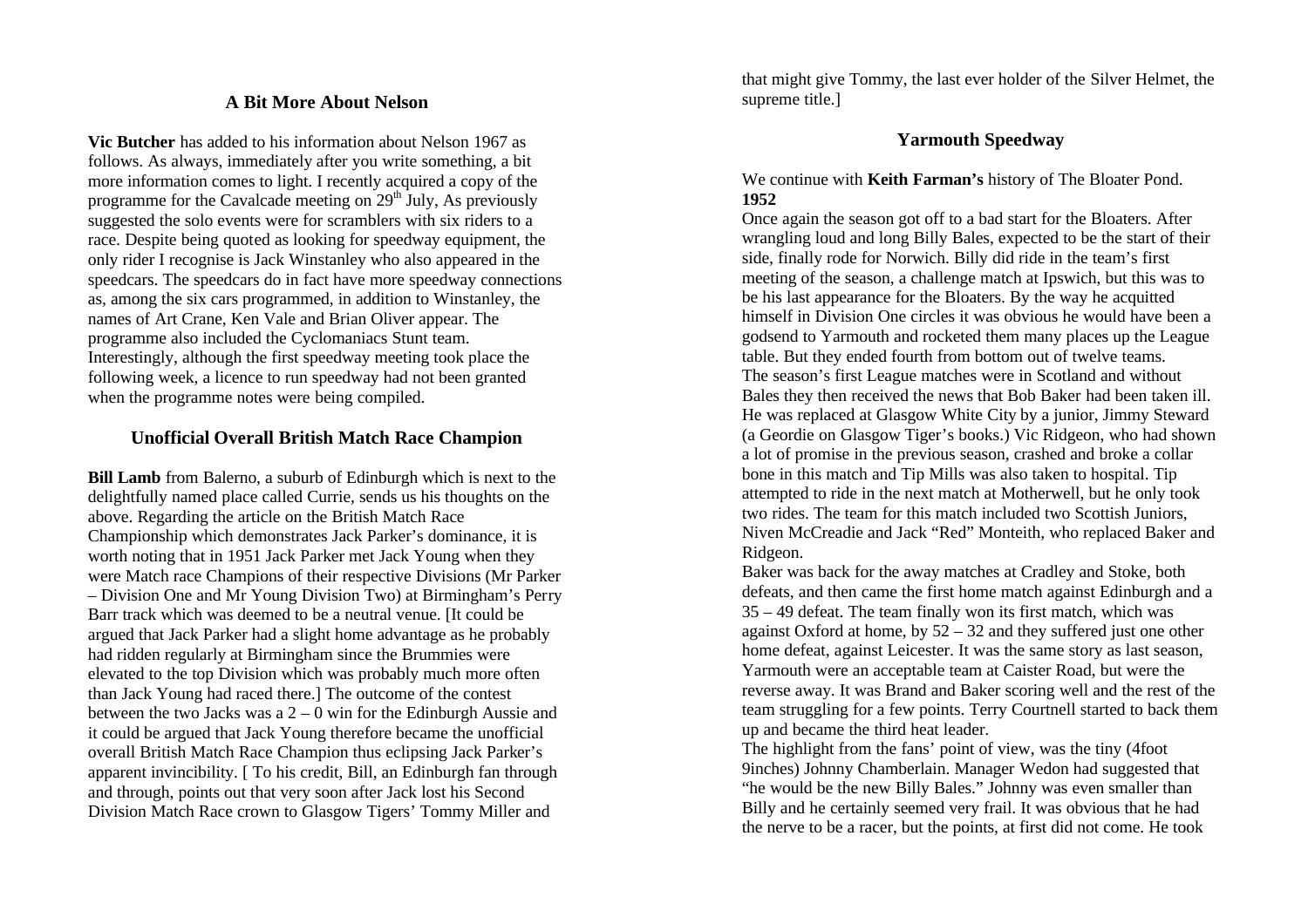crash after crash and then a smaller bike was made for him and it was then the big scores started to come.

Not only did Johnny click with the fans but he forged a friendship with Terry Courtnell off the track. Wedon paired the two kids together and how the crowd took to them. As they learnt the art of racing, they were the most exciting pairing the Bloaters ever had. Johnny hugging the line and Terry bouncing off the fence, no race was over until the chequered flag. They would often be well ahead for a 5 – 1 and one would fall or have machine trouble. It was said that the racing was poor at Yarmouth in 1952 but that was certainly not the case when these two were racing.

It is interesting that of the eight riders who rode in the first match at Ipswich, only Fred Brand, Baker, Courtnell and Ridgeon rode in the last match against Poole. Bales of course rode for Norwich for the rest of 1952 and the very popular Tip Mills retired due to injuries sustained at Oxford. Reg Morgan, who lost form during the season, was dropped from the team and he asked to be put on the transfer list. It was hinted that Reg would ride for Ipswich in 1953. Stan Page was also on the transfer list priced at £200.

Wedon had, it seemed from his programme notes, become fed up with certain riders not scoring on away tracks and both Morgan and Page were averaging over seven at home but away it was a very different matter. Morgan was averaging just over two points while Page was under two points.

New blood had to be found and several names were mentioned including Len Read and Wilf Jay. However Wedon did not manage to sign them, then his luck changed when Coventry came to

Yarmouth with the out of form Reg Reeves failing to score in his two reserve rides. Reg had always done well at Yarmouth in his days with Walthamstow . Wedon recognised this fact and agreed a deal with his parent club, West Ham. The gamble paid off magnificently as by the end of the season Reg was back to his old form, so much so that he even scored a maximum in the win over Ashfield.

Apart from Reeves, Roy Bowers came on loan from Harringay and took the place of George Flower who had had a row with Wedon and retired. Bowers, who had a neat riding style, was scoring well by the end of the season. Peter Harris, who rode at Wolverhampton as "Gundy" Harris, was another new rider and he too improved during the season.

There can be no two ways about it, if Entertainment Tax hadn't been greatly eased for the 1952 season, Yarmouth would have been finished as a speedway team. Ernie Wedon had made it clear that crowds of 7,000 were needed to keep the sport alive in the town. Later he dropped that figure to 6,000 as the supporters had rallied round to help with most of the jobs. However the crowds were down, so badly that they seldom reached figures far removed from the danger limit. Yarmouth's cause wasn't helped by opposing teams who arrived for a battle with the Bloaters, convinced that they hadn't a chance of winning. This influenced their approach to the meeting and, as a result, Yarmouth scored a number of runaway home wins. Apparently it was the shape of the track, the egg-shaped circuit was identified as the scapegoat. Alive to the probability of a further decline in crowds and a possible closedown if things continued that way, Wedon took action at the end of the season. Wedon supervised a complete alteration of the track shape to make it easier for the visitors and thus enable them to race in more convincing way. The alterations brought the track length to 325 yards for the remaining seasons but Wedon retained the cinder surface.

#### **1953**

It was a fine season for Yarmouth in 1953. After two seasons in the Second Division they at last beat their away bogy by winning away. All in all they staged some fine meetings on away tracks. They became serious challengers to Coventry and Poole for the League title. They did all this yet they only won three matches away from home. Proof enough that League titles can almost be won at home! In the home matches Yarmouth lost just once in the League, in the second match to their bogy team, Edinburgh. Whereas Coventry lost two at home and Poole were undefeated at home. Yarmouth lost a second home match to Stoke but this was a National Trophy fixture and it was after they had won at Stoke in the League.

The Yarmouth season started with two challenge matches, both away and against Southern League opponents, Southampton and Ipswich and both were lost. Bob Baker was missing from the line up with a poisoned finger and George McPherson, a new Australian was given a chance. He failed to score at Southampton, but on the larger Ipswich track he scored two points.

The first League match was at Leicester and the team, with Baker back, lost 53 – 31. The next night the team performed the difficult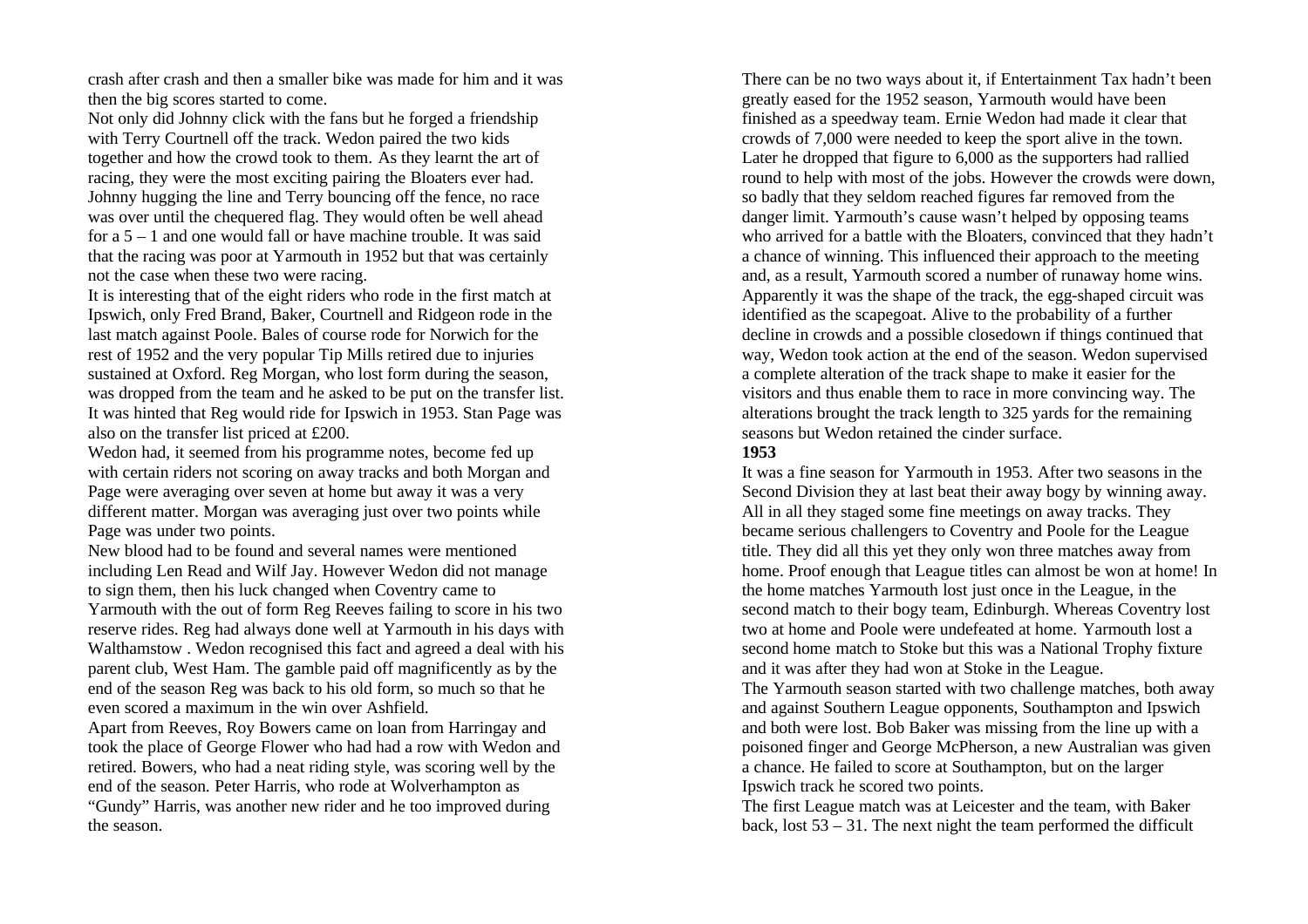feat of winning at Stoke and they also won their next away match, this time at Wolverhampton. From not winning an away meeting in two seasons in the Second Division, they had opened the season with two and the first had brought the riders a champagne supper from the management.

Undoubtedly the Bloaters packed plenty of power in their combine but after the early season away wins they could only add another away win at Wolverhampton. Apart from that they gave Coventry a scare, eventually losing  $38 - 46$  in April, they came within two points of victory at Leicester  $(41 – 43)$  and six points at White City in Glasgow  $(39 - 45)$  in June and held Edinburgh to six points  $(39 - 45)$ in Scotland in September.

This was absolutely the best side that Yarmouth had in the Second Division and, as they were higher in the League, it was conceivably even better than the super Division Three side of 1949. Brand, Chamberlain, Reeves and Baker were heat leaders in their own rights. Brand and Chamberlain were both included in Stenner's top ten ranking for the Second Division. Brand, Chamberlain and Reeves all featured in the Speedway Star's top six riders. The young riders in the side, Courtnell, Ronnie Genz, Roy Bowers and George White all played their part in what was an excellent side.

Despite Yarmouth greatly improved form, attendances did not keep pace with the better results. The best gate was when Coventry were at Caister Road in August Week, when there was an attendance of 8,460. There were two gates of over 6,000, but apart from the Coventry match only twice did the attendance top 7,000. These were for the World Championship Qualifier and the Norfolk Shield match against near neighbours Norwich.

Yarmouth were handicapped for half the season by the absence of Chamberlain who broke a leg in the Queen's Cup fixture at Poole (Anyone with details of this competition? Editors) in June. I am sure that if Chamberlain had not been injured the crowds would have increased. Johnny, like Billy Bales before him, was extremely spectacular to watch and, at the time of his injury, was starting to outscore Fred Brand. If Johnny had kept this scoring up, and there was no reason to suspect that he would not, I believe that the Bloaters would have won the League.

With Chamberlain injured, Reeves, who was riding well with Baker, was made heat leader and Genz was then moved from reserve to

partner Baker. This change worked very well. With Chamberlain and the improved form of Genz, it would be fair to say that the team would have been able to win a few more away matches. Chamberlain had scored nine at Coventry in the first match, and, if he had scored the same or more in the second, it would have swung the match to 44 – 40 in favour of the Bloaters. In addition the presence of Chamberlain could have won the match at Edinburgh which was lost  $39 - 45$ .

The World Championship round had, what was conceivably the best line-up of riders for an official meeting at the track. This was the third such event staged at Yarmouth and Fred brand proved once again that he was the master of the Caister Road track as he won the meeting with a brilliant maximum. Fred had won the round in 1951 and had lost a run-off to Cyril Roger and Bob Baker, a race staged in a rainstorm, for the top spot in 1952.

Brand was made captain and he well and truly beat the "Captain's Hoodoo." He again topped the scores and he had double points in every home meeting. Brand was ever present in the team from 1949. He was one of the very few riders who never missed a meeting due to injury in his entire career. He was such a master of the bike that he never crashed.

In the Test match, Wimbledon's Kiwi Geoff Mardon put up one of the best ever performances on the Caister Road track to score an eighteen point maximum, in his only appearance at Yarmouth. With the track struggling to attract decent crowds, the Test Match had the ridiculous siyuation of not including both Brand and Baker as they had to ride at West Ham the same night in a World Championship round.

#### **1954**

Yarmouth wanted to open in 1954 but after some wrangling with the Speedway Control Board the powers that be did not issue a track licence. The track closed down until 1957 and that year will be covered in the concluding section in Volume 8 No. 1.

## **British Match Race Championship**

**Keith Farman** has been working to compile a record of this competition and would be grateful if you could fill any gaps i.e. Date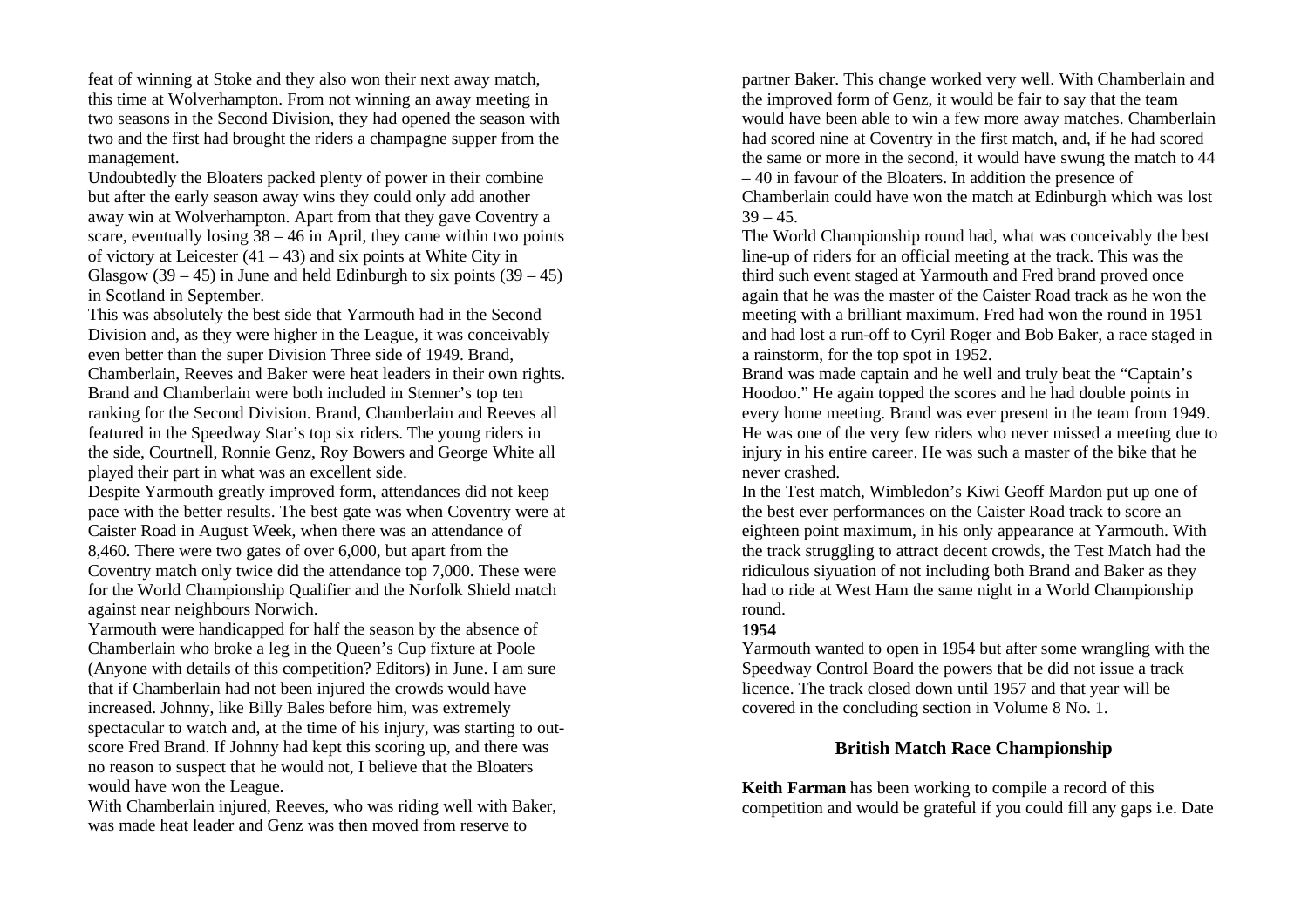(D), Result (R), Venue (V). The name of the holder is the first name except where two new challengers.

**1953** 12.05. West Ham Jack Young 2 Fred Williams 0; 14.05. Wembley Jack Yound 2 Fred Williams 0. 16.06. West Ham Jack Young 2 Split Waterman 0; 19.06. Jack Young 2 Split Waterman 0. Jack Young gave up his title and Ronnie Moore and Alan Hunt were nominated for the vacant title. 11.07. Bradford Alan Hunt 2 Ronnie Moore 0; 13.07. Wimbledon Ronnie Moore 2 Alan Hunt 0; (D,V) Ronnie Moore 2 Alan Hunt 0. 31.08. Wimbledon Ronnie Moore 2 Arthur Forrest 0; 5.09. Bradford Ronnie Moore 2 Alan Hunt 0. 26.09. Harringay Ronnie Moore 2 Jack Biggs 0. Return scheduled for Wimbledon 28.09. but Jack Biggs injured and unfit to ride. **1954** 3.05. Wimbledon Ronnie 2 Jack Young 0; 4.05. West Ham Ronnie Moore 2 Jack Young 0. 14.06. Wimbledon Ronnie Moore 2 Alan Hunt 0; 26.06. Birmingham Ronnie Moore 2 Alan Hunt 0. Ronnie Moore broke his leg and had to vacate the title. Fred Williams and Arthur Forrest were nominated for the vacant title.15.06. Wembley Fred Williams 2 Arthur Forrest 1; 24.06. Bradford Arthur Forrest 2 Fred Williams 1; 26.06. Birmingham Arthur Forrest 2 Fred Williams 0.23.08. Wimbledon Arthur Forrest 2 Geoff Mardon 1; 1.09. Bradford Arthur Forrest 2 Geoff Mardon. 27.09. Birmingham Arthur Forrest 0 Ronnie Moore 2; 27.09. Wimbledon Arthur Forrest 0 Ronnie Moore 2. **1955** 2.5. Wimbledon Ronnie Moore 2 Jack Young 0. 3.5. West Ham Ronnie Moore 2 Jack Young 0; 30.5. Wimbledon Ronnie Moore 0 Barry Briggs 2. 6.6 Wimbledon Ronnie Moore 2 Barry Briggs 1. 16.6. Ronnie Moore 2 Barry Briggs 1; 1.8. Wimbledon Ronnie Moore 0 jack Young 2 Ronnie Moore injured and Jack Young becomes new champion; ? September ? Jack Young ? Ronnie Moore ? Jack Young injured and Ronnie Moore becomes new champion. **1956** 16.4. Wimbledon Ronnie Moore 2 Peter Craven 1. 28.4. Ronnie Moore 2 Peter Craven 1. (D,V) Ronnie Moore 2 Peter Craven 1. *Eliminator* 3.5. Oxford Brian Crutcher 2 Ken McKinlay 1. 24.5. Wembley Ronnie Moore 2 Brian Crutcher 1. 28.5. Wimbledon Ronnie Moore 0 Brian Crutcher 2. 2.6. Bradford Ronnie Moore 0 Brian Crutcher 2. *Eliminator* (D,V) Alan Hunt ? Dick Bardley ?. 21.7. Birmingham Brian Crutcher 2 Alan Hunt 1. 26.7. Wembley Brian Crutcher 2 Alan Hunt 1. *Eliminator* 7.8. Southampton Barry Briggs 2 Ken McKinlay1. 16.8. Wembley Brian Crutcher 2 Barry

Briggs 1. 27.8. Wimbledon Brian Crutcher 0 Barry Briggs 2. (D,V) Brian Crutcher 2 Barry Briggs0; *Eliminator* 30.8. Oxford Peter Craven 2 Ronnie Moore 0. 13.9. Wembley Brian Crutcher 2 Peter Crave 0. (D) Belle Vue Brian Crutcher 0 Peter Craven 2. 13.10. Norwich Brian Crutcher 2 Peter Craven 0. **1957** *Eliminator* (D,V,Contestants.); 8.6. Belle Vue Peter Craven 2 Barry Briggs 0. 16.6. Wimbledon Peter Craven 0 Barry Briggs 2. 21.6. Leicester Peter Craven 2 Barry Briggs 0. *Eliminator* 4.7. Ipswich Ove Fundin 2 Brian Crutcher 1. 20.7. Belle Vue Peter Craven 2 Ove Fundi 0. 7.8. Norwich Peter Craven 1 Ove Fundin 2. 20.8. Southampton Peter Craven 2 Ove Fundin 0. *Eliminator*  (D,V,Contestants.); 13.9. Swindon Peter Craven 0 Bob Roger 2. 14.9. Belle Vue Peter Craven 2 Bob Roger 0. 28.9. Norwich Peter Craven 2 Bob Roger 1.

**1958** 4.4 Wimbledon Peter Craven 2 Barry Briggs 0. 5.4 Belle Vue Peter Craven 2 Barry Briggs 0. *Eliminator* 24.4. Ipswich Ove Fundin 2 George White 0. 7.5 Norwich Peter Craven 0 Ove Fundin 2. 31.5. Belle Vue Peter Craven 2 Ove Fundin 0. Poole 9.6 Peter Craven 0 Ove Fundin 2. *Eliminator* (Any Information?) 3.7. Ipswich Ove Fundin 2 Peter Moore 0. 12.7. Norwich Ove Fundin 2 Peter Moore 1. *Eliminator* (Any Information?) 29.7 Southampton Ove Fundin 1 Brian Crutcher 2. Norwich Ove Fundin 2 Brian Crutcher 0. 11.8. Wimbledon Ove Fundin 0 Brian Crutcher 2.

## **Speedway Machines**

It is always dangerous to think you have seen it all. So, when I was flicking through the pages of the Speedway Gazette, I was surprised to see an Austrian rider called Karl Killmeyer mounted on the oddest looking machine. The machine, pictured on page 7 of the edition for January 17 1953 is described as an Apfelback Speedway Special. Can anyone shed a bit more light on this machine which appears to be Austrian in origin and dates from the early 1950s? **Jim Henry**

#### **Norman Evans an Aussie?**

**Colin Greenwell**, the Bears fan, asks if Jim has got it wrong (so what is new?) by indicating in the  $A - Z$  of his book on Pre-War Glasgow that Norman Evans who rode for Wembley was an Aussie. Colin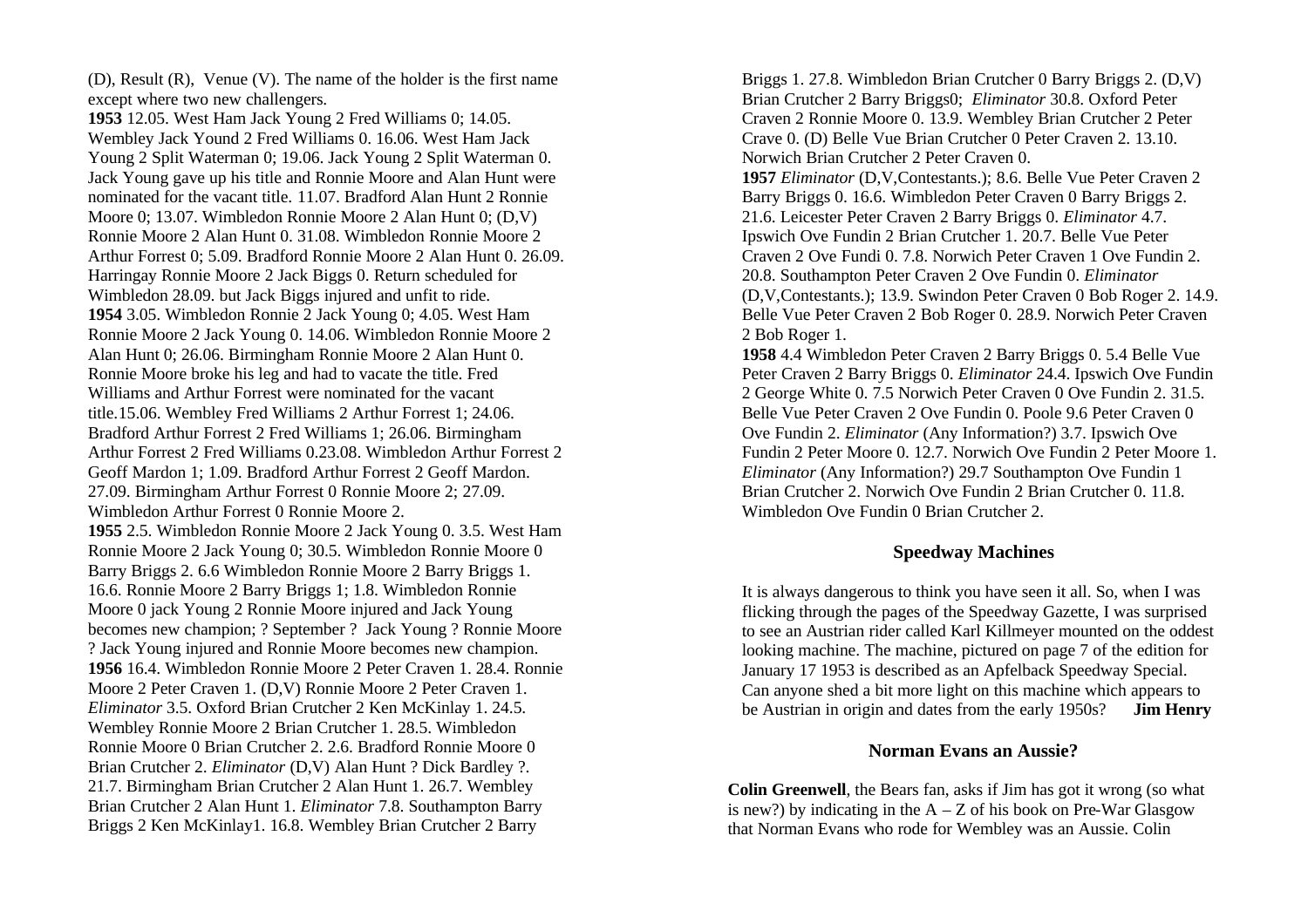suggests Norman was English and I suspect he is right. Jim assumes he is the same Norman Evans who rode for Newcastle and Glasgow Ashfield before a horror accident resulted in him packing in. **Editors**

# **Digger Davies**

**Nigel Bird** has written to suggest that Ivor "Digger" Davies was given this nickname because he was a farmer at one time. (No way was Ivor an Aussie – unlike his namesake Ivor Powell who was known as Aussie Powell or Ossie Powell.) Nigel suggest that Ivor Davies was only called Digger in his time at Cradley Heath. Nigel suggests that Harry Bastable may have been the reason for Ivor acquiring his nickname.

# **Confusing or What?**

Often when two riders have the same name there is confusion over who is who. The Speedway Gazette of 9 May 1953 has a helpful item penned by John Hyam which I feel is worth sharing with you and thank John for this useful item.

Firstly the article discusses the two men called Cliff Watson. Cliff Watson of England rode for Sheffield in the early 1930s and retired at the end of 1933. He did attempt a come back with the Tigers in 1946 scoring four points in four matches. The Australian Cliff Watson was the West Ham asset. (However the article does not tell us which Cliff Watson rode at Middlesbrough and Salford in the 1928 to 1930 era. Can anyone help clarify this point?) There were two who sounded like Ron Clark or Clarke. The man without the "e" raced at Eastbourne in 1947 moved to Hastings and then went to Swindon from 1950 onwards. The man with the "e" was connected with Bradford for the duration of his career. Belle Vue's uncle Bob – Bob Harrison, who also raced for West Ham and a few others over the years, had a namesake who raced at Aldershot 1950 – 1951 before an injury ended his career. The two called Jack White are a source of confusion for we "immediate post war" buffs. Jack D.White rode for Belle Vue, Sheffield, Coventry and Liverpool in that order before retiring at the end of 1950. The second Jack White rode for Crystal Palace, Rye

House, West Ham, New Cross, Bradford, Hull and Yarmouth and he retired at the end of 1951, apparently to go and run a pub. For the record there were two men called Tommy Miller. The more famous of the two was the Glasgow, Motherwell, Coventry and Oxford rider while the second Tommy Miller, also a Scot came from Perth, was an good grass track rider, and rode in one second half event at Glasgow White City in 1956. **Jim Henry**

# **Plymouth 2004 Badges**

**Fred Paul** from Cornwall advises us that a small number of badges were produced for the ill fated Plymouth venture for this year. So if you see a Devils badge with the year 2004, it is quite a rarity. **Editors**

# **Blades and Canaries**

**Bob Ballard** from South Petherton, Somerset has written in to advise the Norwich team was known as The Stars from the start in 1937 until the sad finish in 1964. The Canaries are the football, Norwich City, team due to the yellow strip the team from Mustard City play in. Bob is also convinced that Sheffield has been The Tigers, 1950 apart when for much of the season the team was known as The Tars, from 1946 to date. Sheffield reverted to their favourite Tigers name late on in 1950.

The Blades is the nickname of Sheffield United and Sheffield Wednesday are known as The Owls. Thanks Bob, it is helpful to clarify this one as there has been a few occasions that the speedway magazines of the day referred to Norwich as the Canaries and Sheffield as the Blades. Pre-war, I have seen Sheffield called The Cutlers.

Thanks also to **Mike Kemp** for the confirmation that Norwich were The Stars since the days before the war. **Jim Henry**

# **Testimonial / Benefit Meetings**

Thanks for the interest in this topic. Joint Editor **Graham Fraser**  came up with a list of Benefit and Testimonial meetings from Nick Barber's sale lists.  $I = Injury ends career. FI - fatal injury. David$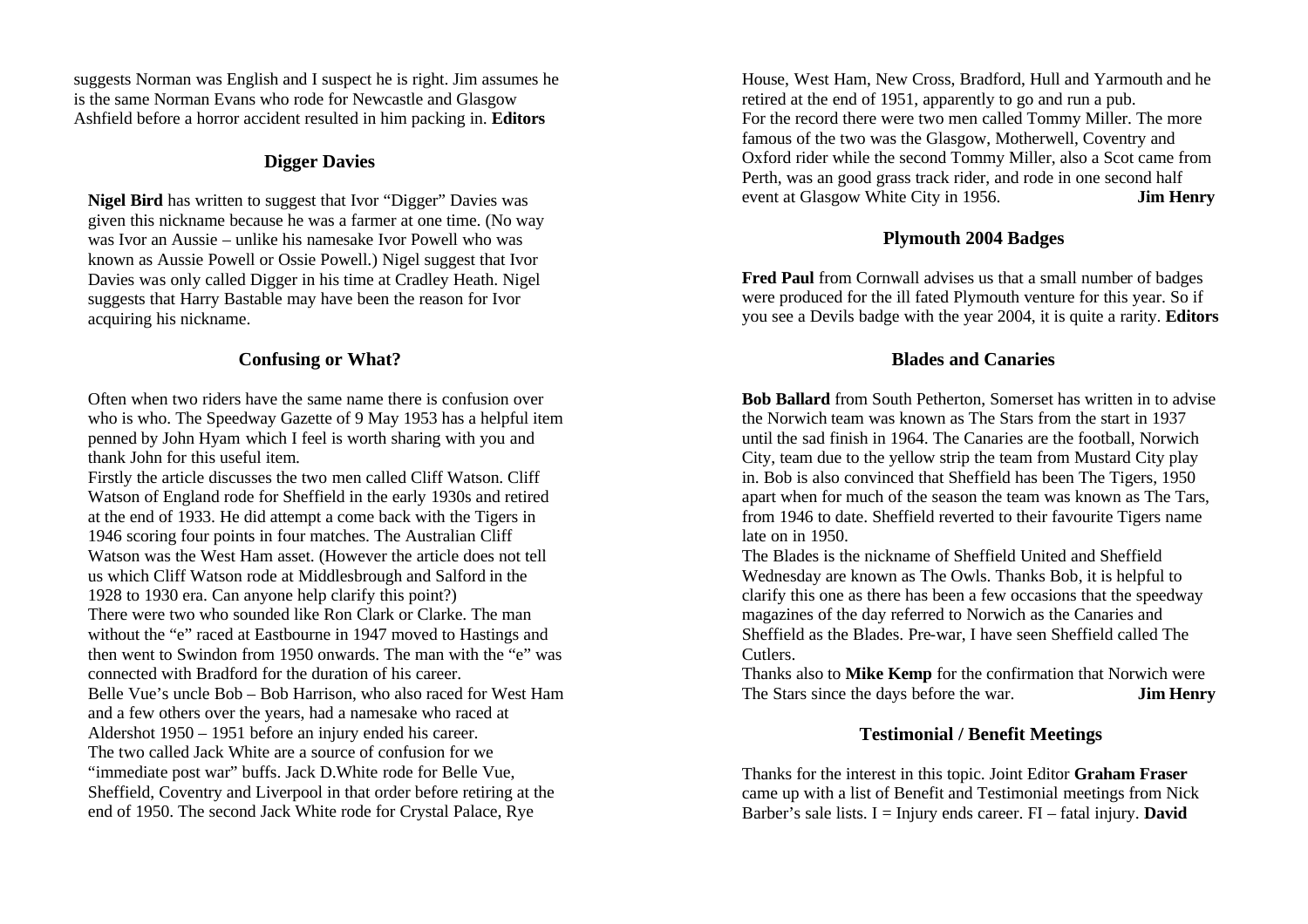**Hartley** supplied an immaculately hand written list (JH wish I could demonstrate such superb penmanship) which is incorporated into the list below while **Barry Stevenson** and **Robert Bamford** have both supplied lengthy lists which also contribute to the list below. **Benefit:** Teo Teodorowicz (FI) – Swindon 13.9.1967; Ken Eyre (I) – Wolverhampton 6.9.1974 (joint with Ray Wilson); Mike Keen – Swindon 19.6.1976; Ken McKinlay – Scunthorpe 8.8.1976; Pete Jarman – Eastbourne 9.10.1977; Graeme Dawson (I) – Glasgow (Blantyre) 23.10.1977; Mike Watkin – Newcastle 27.8.1978; Alan Wilkinson (I) – Belle Vue 23.4.1979; 29.5.1992; 20.3.1998; 14.10. 2001; 4.5.2003 (Rained Off) 3.8.2003; Pip Lamb – Oxford 21.10.1979 (I); Steve Clarke – Boston 4.11.1979; Steve Weatherley – Eastbourne 11.7.1980 (I) & 27.10.1985; Billy Saunders - Ipswich 7.6.1981; John Hack – Oxford 30.8.1981; Rolf Gramstad – Leicester 20.10.1981; Malcolm Simmons – Poole 28.10.1981; Michael Holding – Boston 1.11.1981; John Hack – Cradley Heath (joint with Dave Perks); Martin Hewlett (FI) – Exeter 18.10.1982 & Swindon 30.10.1982; Marcus Williams – Reading 4.10.1983; Craig Featherby (FI) – Milton Keynes 18.10 1983; Denny Pyeatt (FI) – Reading 19.3.1984; Mike Lanham – Peterborough 28.6.1985; Chris Pidcock & John Frankland – Long Eaton 25.9.1985; Joe Owen (I) – Ellesmere Port 26.12.1985 & Newcastle 13.10.1986; Malcolm Simmons – Hackney 9.8.1987 & King's Lynn 7.11.1987; Sam Ermolenko – Wolverhampton 23.10.1989; Doug Wyer – Edinburgh 22.10.1989 (Rained Off) 8.4.1990; Brett Alderton (FI) – Milton Keynes 4.6.1991; Rolland Danno – Belle Vue 13.10.1991; Colin Cook – Exeter 28.9.1002; Per Johnson (I) – Reading 26.9.1994; Andy Hackett / Andy Meredith (I) – Oxford 7.10.1994; Andy Galvin – Arena Essex 7.4.1995; Richard Hellsen – Long Eaton 13.9.1995; Richard Green – Exeter 24.3.1997; Neil Hewitt – Lathallan (Linlithgow) 14.6.1997, 25.7.1999; Alan Garhame – Hull 24.9.1997; Neil Hewitt – Armadale 10.10.1997; Peter Carr – Armadale 20.9.1999; Lawrence Hare (I) – Newport 19.5.2002 & Exeter 20.5.2002 (Rained Off ) 30.9.2002 & Ipswich 30.5.2002; David Nix (FI) – Oxford 15.10.2003; Carlos Villar (I) – Berwick 6.3.2004. **Testimonial**: Eric Boocock – Halifax 14.7.1974; Ray Wilson – Wolverhampton 6.9,1974 (joint with Ken Eyre); Norman Storer – Leicester 22.10.1974; Soren Sjosten – Belle Vue 13.4.1975; Terry Betts – Kings Lynn 14.5.1975; Nigel Boocock – Coventry 22.6.1975;

Bob Paulsen – Sheffield 10.8.1975; Arnold Haley – Sheffield 4.7.1976; Pete Reading – Middlebrough 8.9.1977; Willie Templeton – Berwick 9.7.1978; Bobby Beaton – Hull 9.8.1978; Colin Gooddy – Eastbourne 8.10.1978; Ian Turner – Kings Lynn 19.5.1979; Bernie Leigh – Reading 12.8.1979; John Louis – Ipswich 19.8.1979; Martin Ashby – Swindon 23.9.1979; Brian Clark – Peterborough 5.10.1979; Barry Thomas – Hackney 4.11.1979; Tony Davey – Ipswich 10.8.1980; Peter Collins – Belle Vue 17.8.1980; Bob Kilby – Swindon 31.8.1980; Doug Wyer – Sheffield 22.9.1980; Barney Kennett – Canterbury 4.10.1980; Gordon Kennett – Eastbourne 19.10.1980; Hughie Saunders – Rye House 26.10.1980; Reg Wilson – Sheffield 28.9.1981; Trevor Geer – Eastbourne 18.10.1981; Dave Perks – Cradley Heath 26.6.1982 (joint with John Hack); Tom Owen – Newcastle 12.7.1982; Ian Cartwright – Halifax 18.7.1982; Chris Morton 8.8.1982; Laurie Etheridge – Crayford 14.9.1982; Mike Lanham – Ipswich 19.9.1982; David Gagen – Boston 10.10.1982; Graham Jones (not Johnah) – Berwick 30.10.1982 (Rained Off) 31.10.1982; George Hunter – Edinburgh 10.6.1983; Joe Owen – Newcastle 18.7.1983; Bob Coles – Exeter 26.9.1983; Phil Crump – Swindon 2.10.1983; Ole Olsen – Coventry 30.10.1983; Roger Johns – Wimbledon 14.6.1984; Robert Hollingworth – Boston 9.9.1984 Neil Middleditch – Poole 19.9.1984; Kelvin Mullarkey – Rye House 4.8.1985; Robert Henry 18.8.1985; Jim Beaton – Glasgow 11.10.1985; Steve Wilcock – Middlesbrough 27.10.1985; Richard Hellsen – Kings Lynn 2.11.1985; Alan Sage – Arena Essex 3.11.1985; Bob Garrad – Rye House 5.10.1986; Dave Trownson – Edinburgh 26.10.1986; Alan Grahame – Cradley Heath 26.7.1987; Rob Grant (Snr) – Berwick 4.10.1987; Tommy Knudsen – Coventry 10.4.1988; Steve Lawson – Glasgow – 20.5.1988; Erik Gundersen - Cradley Heath 8.6.1988; Jan Andersson – Reading 4.7.1988; Keith Pritchard – Eastbourne 16.10.1988; Ian Barney – Peterborough 23.9.1988 (Rain Off) 21.10.1988; Geoff Pusey – Middlesbrough 23.10.1988; Steve McDermott – Berwick 23.9.1988 (Rained Off) 16.4.1989; Shawn Moran – Belle Vue 28.5.1989; Andy Hines – Milton Keynes 19.9.1989; Barry Thomas – Hackney 29.10.1989; Peter Ravn – Belle Vue 27.5.1990; Geoff (Big Leggy) Powell – Glasgow 18.7.1990; Martin McKinna – Glasgow 14.7.1991; Jeremy Doncaster – Reading 5.8'1991; Simon Cross – Cradley Heath 18.8.1991; Brett Saunders – Edinburgh 27.9.1991; Rick Miller –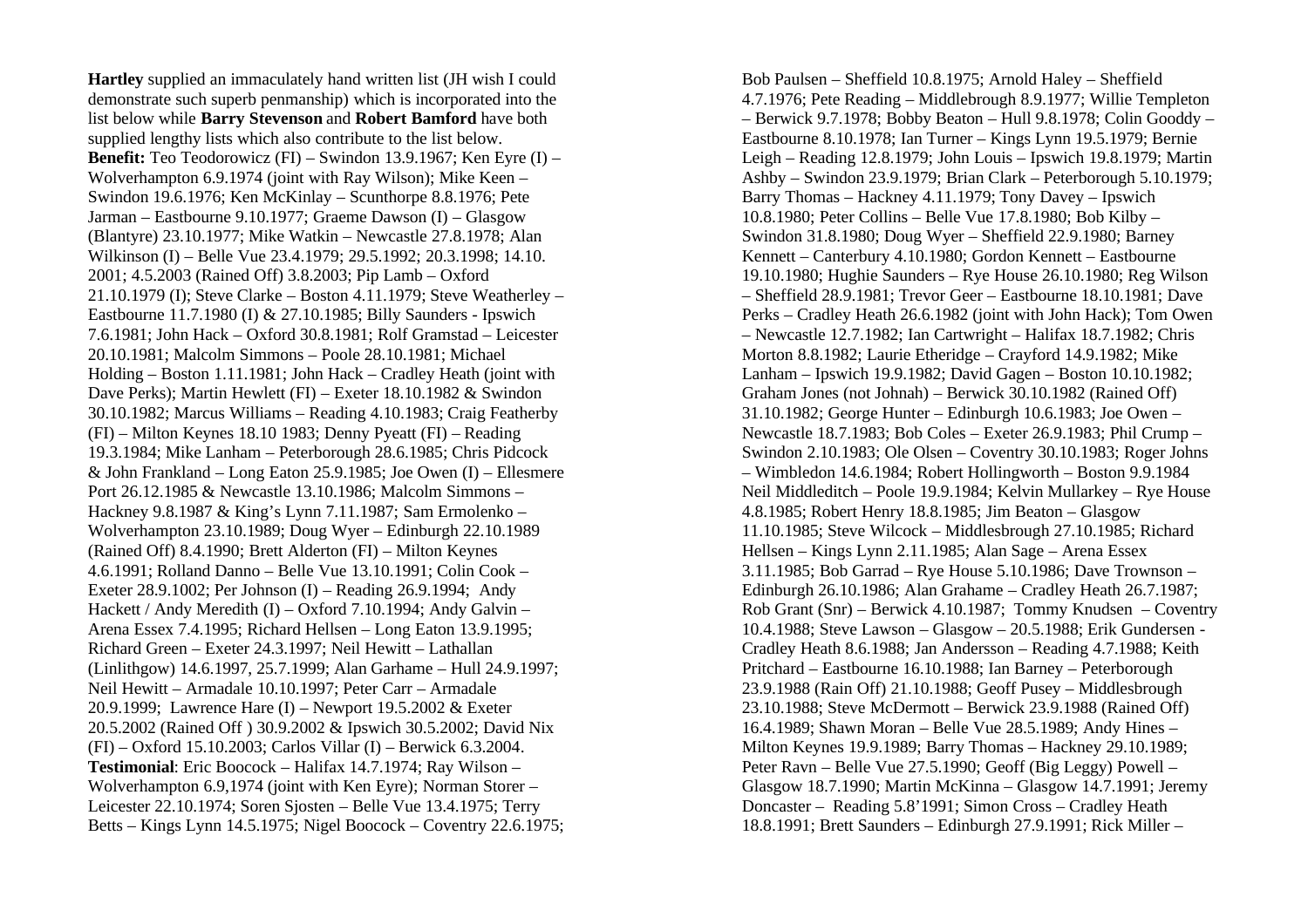Coventry 12.4.1992; Jan O Pedersen – Cradley Heath 26.4.1992; David Mullett – Reading 21.9.1992; Michael Coles – Edinburgh 2.10.1992 (Rained Off) 11.10.1992; John Jorgensen – Coventry 8.4.1993; Alan Mogeridge – Arena Essex 11.5.1993; Martin Goodwin – Rye House 4.7.1993; David Smart – Swindon 5.9.1993; Nigel Crabtree – Glasgow 12.9.1993; Sam Ermolenko – Wolverhampton 31.7.1994 (Rained Off) 4.8.1994; Tony Olsson – Reading 23.7.1995; Steve Schofield – Poole 30.7.1995; Les Collins – Edinburgh 27.9.1995; Eric Monaghan – Peterborough 3.9.1995; Ronnie Correy – Wolverhampton 30.6.1996; Gary Havelock – Bradford 8.6.1997; Chris Louis – Ipswich 29.6.1997; Greg Hancock – Coventry 19.4.1998; Alan Rossiter – Swindon 12.7.1998 (Rained Off) 25.10.1998; David Steen – Testimonial – Reading 3.8.1998; Peter Jeffries – Exeter 28.9.1998; Wayne Carter – Isle of Wight 24.8.1999; Mark Simmonds – Exeter 20.9.1999; Ray Morton – Hull 22.9.1999; Bohumil Brhel – Kings Lynn 26.9.1999; Billy Hammil – Coventry 26.3.2000; Alan Rossiter – Poole 29.3.2000; Phil Morris – Reading 31.7.2000; Mick Powell – Workington 16.9.2000 & 7.10.2000 (Rained Off) 20.10.2000; Ben Howe – Newport 22.10.2000; James Grieves – Glasgow 29.10.2000; Troy Pratt – Arena Essex 30.3.2001; Armando Castagna – Reading 15.7.2001; Jason Lyons – Belle Vue 12.8.2001; Lars Gunnestad – Poole 29.8.2001; David Mullett (20 Years) – Reading 16.9.2001; Martin Dixon – Swindon 27.9.2001; Lars Gunnestad – Poole 29.8.2001;Colin White – Arena Essex 5.10.2001;Les Collins (Silver Jubilee) – Glasgow 7.10.2001; Steve Masters – Swindon 14.10.2001; Jesper Olsen – Newcastle 7.7.2002; Brian Andersen – Oxford 2.9.2002; David Norris – Eastbourne 1.9.2002; Neil Collins (25 Year) – Somerset 6.9.2002; Paul Bentley – Berwick 28.9.2002; Peter Karlsson – Wolverhampton 16.3.2003; Dean Barker – Eastbourne 16.3.2003; Leigh Adams – Swindon 31.7.2003; Craig Boyce – Poole 27.8.2003; Frank Smart – Newport 5.10.2003; Graeme Gordon – Somerset 10.10.2003; Michael Coles (20 Year) – Exeter 13.10.2003; Jan Staechmann (20 Year) – Stoke 21.3.2004; Tomas Topinka – Kings Lynn 21.3.2004; Richard Juul – Newcastle 28.3.2004; Joe Screen – Belle Vue 2.5.2004; Mark Burrows – Wimbledon 5.5.2004 & 23.6.2004 & 20.10.2004 (All Rained Off); Michael Max or Karlsson – Wolverhampton 23.5.2004; Stuart Robson – Coventry 11.7.2004; Scott Nicholls – Ipswich 24.7.2004;

Frede Schott – Armadale 24.9.2004; Glenn Cunningham – Somerset 24.9.2004; Scott Robson – Rye House 9.10.2004; Leigh Lanham – Arena Essex 15.10.2004 & 22.10.2004 (Both Rained Off). Non Rider – St Andrews Ambulance Association – Celtic Park 1928; Alan Middleton – Workington 11.3.1977 Carlo Biagi (Track doctor and specialist surgeon (and great guy)) – Edinburgh 5.6.1981. Farewell Meetings: Barry Briggs – Hull 27.10.1976; Ole Olsen – Coventry 30.10.1983; Ivan Mauger – Edinburgh 20.9.1985; Ivan Mauger – Belle Vue 3.11.1985; Peter Collins – Belle Vue 29.3.1987; Martin Yeates – Poole 20.10.1987; Bruce Cribb – Exeter 16.10.1989; Malcolm Holloway – Reading 11.6.1990 [Yes he did ride in 2004]; Keith White – Long Eaton 22.8.1990; Chris Morton – Belle Vue 24.3.1991; Erik Gundersen – Cradley Heath – 8.5.1991; Dave Perks – Long Eaton 2.10.1991; Hans Neilsen – Coventry 26.3.1995; Richard Knight – Kings Lynn 20.5.1995; Mick Poole – Peterborough 7.6.1996; Kenny McKinna – Armadale 24.7.1998; Simon Wigg – Oxford 28.3.1999; Geoff Powell – Workington 29.9.2001; Ronnie Correy – Wolverhampton 21.10.2001 (Rained Off) 17.3.2002; Martin Dugard – Eastbourne 31.3.2002; Jan Andersen – Armadale 19.4.2002; Todd Wiltshire (20 Year) – Oxford 15.10.2004. Edinburgh's track since 1997 is at Armadale so entries could be marked as Edinburgh if you wish. Both Marine Gardens and Old Meadowbank featured speedway in composite charity events staged separately from the main speedway meetings. Programmes were produced. Does anyone have information on any other similar events at any other track ?

There will be a few more Testimonials in 2005 and we would be happy to update this list on an annual basis – any volunteers?

## **Feedback**

**Alan Bates**, from Folkestone has passed on these suggested amendments / additions to the British Match Race Championship information compiled by **Keith Farman** published in the last edition. 1952 Split Waterman beat Jack Young 2 -1 at West Ham on 22nd April. (Alan adds that Jack set a new track record in the race he won and when on  $26<sup>th</sup>$  May Ronnie Moore beat Jack Young  $2-0$  Ronnie knocked 2 seconds off the Plough Lane track record.) 1952 Jack Young won from Split waterman by default on  $24<sup>th</sup>$  June.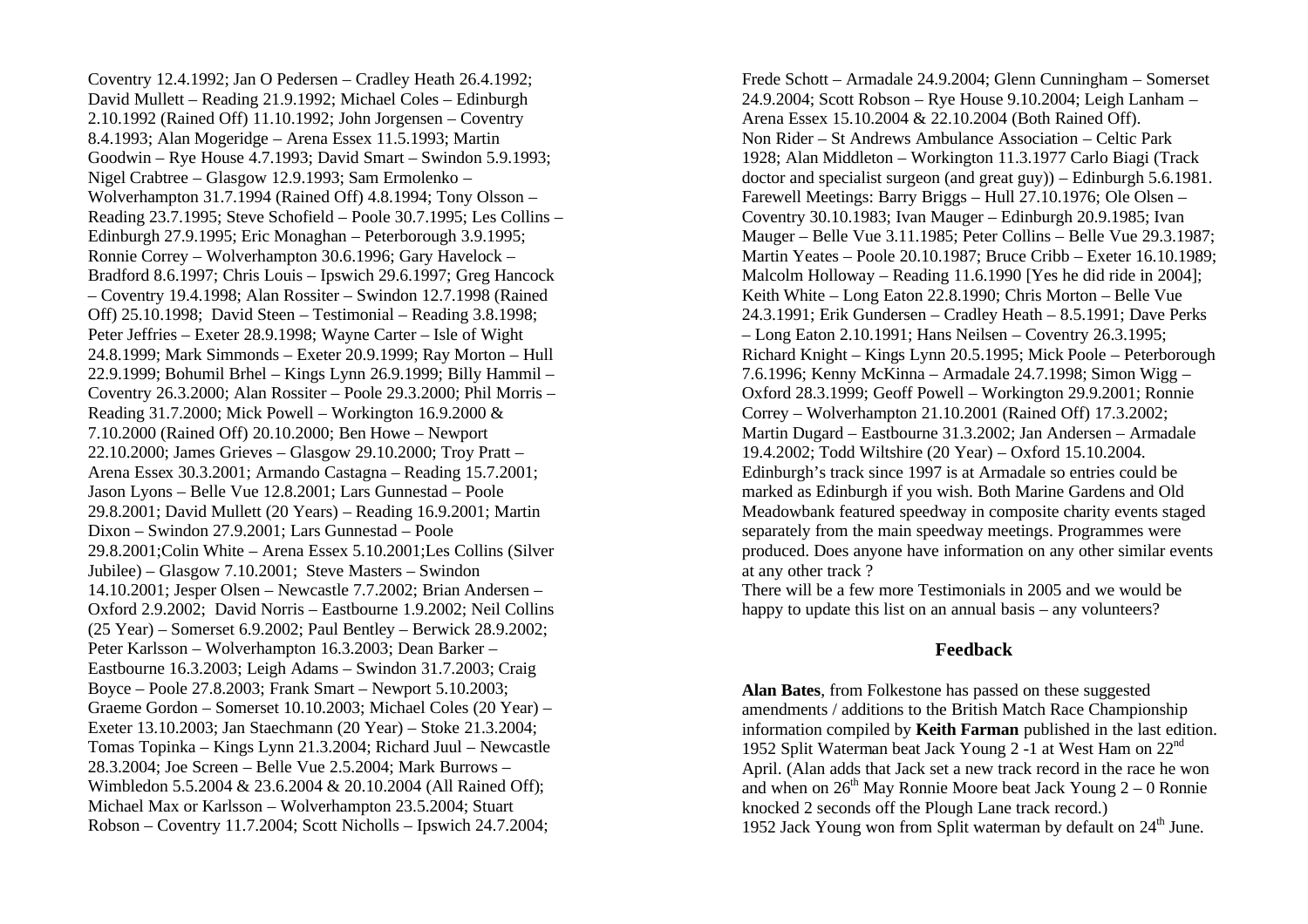1952 Jack Young beat Freddie Williams  $2 - 0$  on  $26<sup>th</sup>$  August at West Ham not the other way round.

1952 at Wembley on  $4<sup>th</sup>$  September Freddie Williams won  $2 - 0$  not the other way round. (Alan adds that Jack fell in his first outing and was beaten by quarter of a lap in the next.)

1952 On  $10^{th}$  September Jack Young beat Freddie Williams  $2 - 0$  at New Cross, not Harringay.

## **Research on The Web**

A plot hatched between Boro Bears webmaster **Ron McNeil**, the man responsible for Too Small's Middlesbrough web site www.borobears.co.uk , and **Jim Henry** has seen heat details for Middlesbrough meetings 1946 to 1948 being posted on the Ron's web site. The data on the web site is not complete – a fair bit of 1946 and 1947 has yet to pulled into electronic form from **Hugh Vass'** superb records system. However, the idea is that anyone who wants the information can access and download it. As you might expect there is a small catch. Ron and Jim invite you to look over this site and pass on any details you to may have that will fill any gaps in the currently displayed information to Ron. Middlesbrough raced against Glasgow White City, Norwich, Sheffield, Newcastle, Birmingham, Bristol, Wigan, Fleetwood, and Edinburgh in 1948 League action. So if you are interested in any of these tracks in particular it is worth a look. In addition to Ron's web site another good Middlesbrough history site has been set up by **Steve Harland** which is also worth a look for fans of pre-war and early post war details. This is a pilot exercise which has been extended to include Fleetwood 1948 – 1952 , which has an A-Z of riders who rode at Highbury Avenue Sports Stadium, could be extended to other tracks and other eras so if you are interested – get in touch. Yet again there are gaps and probably a few inaccuracies but please feel free to add. Work is ongoing in doing the same for Sheffield 1945 to 1952 and will be posted on the web when completed. It should be made clear that the results do not include second half details but it would be interesting if anyone can add these details to provide a comprehensive record of the meetings staged and in the above data base.

For Newcastle fans the Diamond Geezers led by John Skinner have set up www.newcastlespeedwayhistory.co.uk which is also very good with piles of information and questions about various items on display. There are piles of good photographs of bikes and a few photographs of the lesser known riders who pulled on the black race jacket with the diamond logo or the big N of 1949. **Jim Henry**

# **Can You Help?**

The bits missing for Middlesbrough 1948 are as follows: **Home**: 28.3. v Sheffield (Type of event?)  $4<sup>th</sup>$  Placed Men. Times: 8.4. v Birmingham 4<sup>th</sup> Placed M. Times; 29.4. v Fleetwood 4<sup>th</sup> Placed Men; 6.5. Best Pairs 4<sup>th</sup> Placed M. Times; 1.7. v Norwich Times; 8.7. v Sheffield Times; 29.7. v Norwich  $4<sup>th</sup>$  Placed Men; 5.8. v Birmingham  $4<sup>th</sup>$  Placed Men. Times; 16.9. v Birmingham Times; 7.10 v Sheffield Times. **Away**: 30.9. at Sheffield Times; 17.5. at Fleetwood Meeting Details; at Wombwell 18.6. Sheffield v Middlesbrough Meeting Details; 10.8. at Fleetwood 1948 4<sup>th</sup> Placed Men. Please send any details to **Jim Henry** and they will be passed on to **Ron.**

**Hugh Vass**, 111 Arthur View Crescent, Danderhall, Midlothian, EH22 1QS 0131 663 6974 is looking for full heat details for the following matches: **1950.** Fleetwood v Glasgow Tigers 22.7; v Sheffield 13.9. Stoke (Hanley) v Halifax 5.8; v Plymouth 19.8; v Norwich 7.10. Exeter v St Austell 2.; v Tamworth 9.6; v Rayleigh 18.8. St Austell v Aldershot 9.5. **1951.** Belle Vue v Wembley 5.9. Bristol v Norwich 10.8; v Birmingham 4.7. Fleetwood v Newcastle 9.5; v Norwich 25.7. Halifax v Norwich 20.6. Aldershot v Cardiff 18.8; v St Austell 5.9; v Exeter 26.10. Cardiff v St Austell 24.5; v Plymouth 9.6; v Long Eaton 14.7; v Exeter 2.8. Exeter v Plymouth 2.4; v Cardiff 21,5; v Long Eaton 28.5; v Aldershot 18.6; v Plymouth 2.7; v Long Eaton 16.7; v Plymouth 13.8; v St Austell 1.10. Plymouth v Exeter 5.4; v Exeter 16.8. **1952** Exeter v Cardiff 2.6. Plymouth v Exeter 11.4; v St Austell 31.7. Aldershot v Plymouth 10.5; v Ipswich 24.5; v Long Eaton 2.7; v Ipswich 12.8; v Cardiff 27.8; v Exeter 3.9. Ipswich v Cardiff 17.5; v Aldershot 5.6; v Cardiff 12.7; v Exeter 9.8. Rayleigh v Ipswich 28.6. **1953** Liverpool v Coventry 11.5.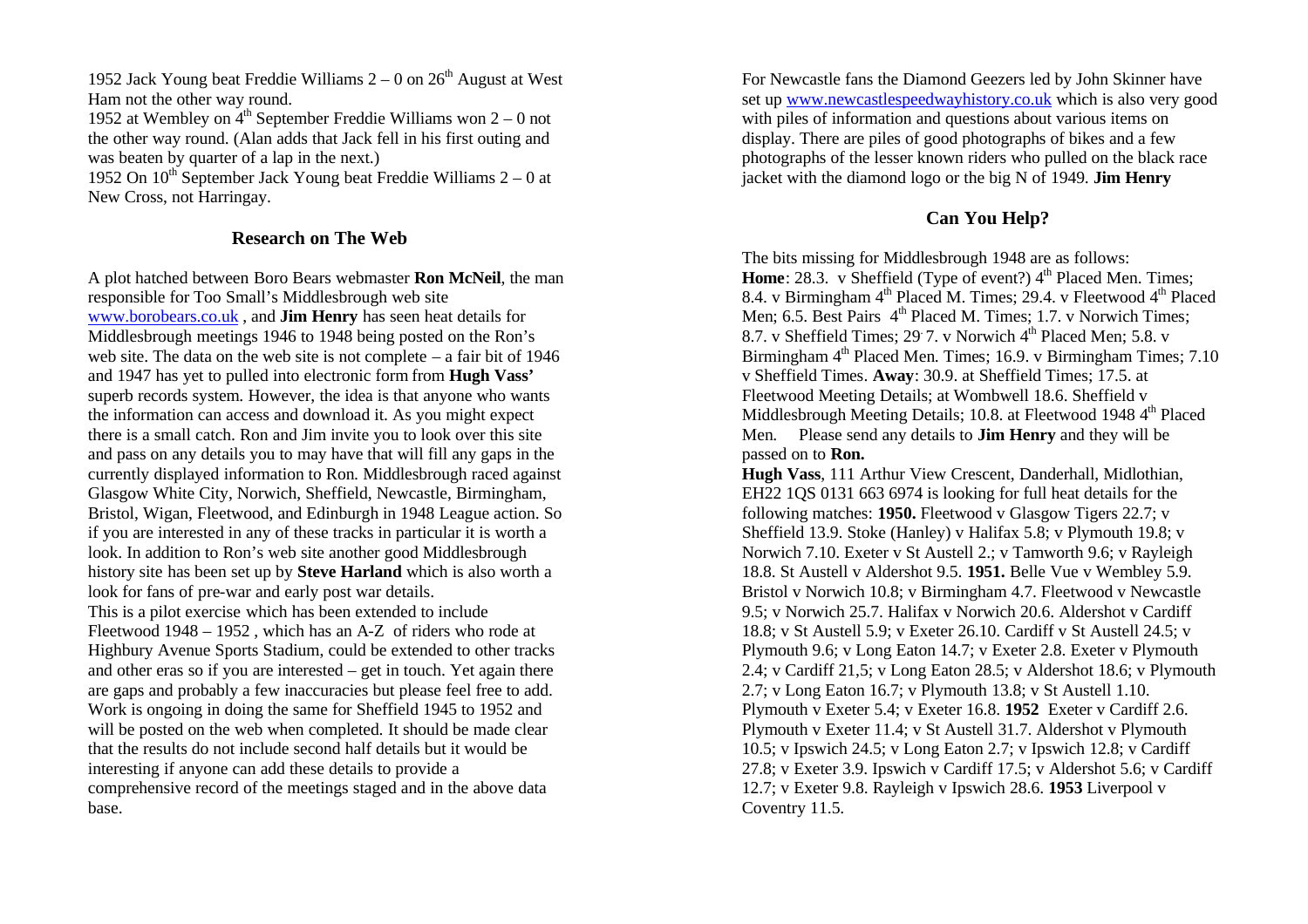**Jim Henry** is looking for details for Newcastle meetings (Barry Wallace is unable to supply) **Home 1946** 8.4.Newcastle Cup Times Heats 3 & 4; 29.4 second half; 20.5. v Birmingham Search for Talent Time Ht2; 2.9. Kangaroos v Bulldogs Reserves Race Time; 23.9. v Sheffield Novocastrians Scratch Race Hts 1- 3 Times for second placed men; 7.10. v Birmingham Byker Scratch Race Hts 1 -3 Times for second placed men; 21.10. v Bradford Au Revoir Scartch Race Hts 1-3 Times for second placed men; **1947** 6.8. Newcastle Best Pairs Northumbrian Scratch Race Ht1 – 3 Times for second placed men; 18.8. v Bristol Summer Scratch Race Ht1 – 3 Times for second placed men; 1.9. v Middlesbrough Second Half Trophy Ht1 – 3 Times for second placed men; 8.9. v Norwich Stairway to Stardom Time; 15.9 v Birmingham Autumn Scratch Race Ht1 – 3 Times for second placed men; 6.10. v Sheffield Autumn Scratch Race  $Ht1 - 3$ Times for second placed men. **Away** at Bradford 4.5.1946 Bradford v Newcastle & Middlesbrough – Need Meeting Details; at Bristol 13.9. Modrall or Pennell ?; at Glasgow White City 1.5.1946 Need times Heats  $1 - 14$ .

#### **Publications**

**Howard Jones** continues to issue his series of small scale history booklets with **The Pocket Size History of Defunct Tracks –** covering the goings on that Lancashire seaside town of **Fleetwood.**  Having made an attempt to compile a complete record of the action at Highbury Avenue Sports Stadium between 1948 and 1952 plus the away activities of the Flyers 1948 and 1951, I know that pulling anything together about this track is not easy. Howard's history is not complete but it does give a tasty coverage of the team and sheds some light on some of the riders, like Norman Hargreaves, who were unsung heroes of this lightly documented speedway team. It may be slim for £5.00 but it is worth it for the Fleetwood information alone. However, there is a bonus in the shape of a reproduction of the very first programme which earned lavish praise in the contemporary speedway press. Flyers opened against Edinburgh and, because Edinburgh riders took the opportunity to practice on the afternoon of the meeting and the Fleetwood men didn't, Edinburgh won. Copies of this Pocket Size History and others still in print are available from Speed Away Promotions Ltd., 16 Poachers Trail, Lytham St Annes, Lanacashire, FY8 4FF Phone 01253 733288. Review by **Jim Henry**

#### **Programme Oddities**

Collectors – have a look amongst your collection and see if you have the programme for Newcastle v Edinburgh of  $26<sup>th</sup>$  March 1951. The meeting scheduled to take place was the victim of very heavy snow and not a wheel was turned. This should have been meeting number two and the programmes for the week before and the week after are numbered No1 and No3 respectively.

I also noted a question in a recent Speedway Star asking if the Glasgow Programme was the first one to use a standard cover with a cut away section. The earliest one I know about is the Leicester Super programme for 1930 which had a small "window" cut out and the date was printed on page three. Does anyone have any information that could establish an earlier version and or let us know if the technique was used by any other tracks over the years ? An interesting 1946 Sheffield programme has come my way suggesting that Tigers raced twice on the one day. The programme shows they raced Bradford at  $3\text{pm}$  on  $6^{\text{th}}$  July and other results suggest they then rushed down to Birmingham for another fixture that night. Most fixture lists show the match v Bradford should have taken place on Thursday  $4<sup>th</sup>$  July and the text inside the programme (and fixture list) refers to the fixture taking place on that day. The fixture list also indicates the match scheduled for 4th July. **Jim Henry**

## **Questionnaire**

Yet again we include our renewal slip questionnaire. Yet again we would really appreciate it if you could complete it before sending it back. It is helpful to know what is of interest to you as it sometimes gives us inspiration to tackle a subject.

|    |                                                      | Deadline for the next edition is 30th April 2005 |  |  |  |  |
|----|------------------------------------------------------|--------------------------------------------------|--|--|--|--|
|    | The Speedway Researcher is edited and published by : |                                                  |  |  |  |  |
|    | <b>Graham Fraser</b>                                 | <b>Jim Henry</b>                                 |  |  |  |  |
|    | <b>7 B Bruce Street</b>                              | 90 Greenend Gardens,                             |  |  |  |  |
|    | Stirling, FK8 1PD                                    | Edinburgh, EH17 7QH                              |  |  |  |  |
| 24 | Tel: 01786 471992                                    | Tel: 0131 664 7185                               |  |  |  |  |
|    |                                                      |                                                  |  |  |  |  |